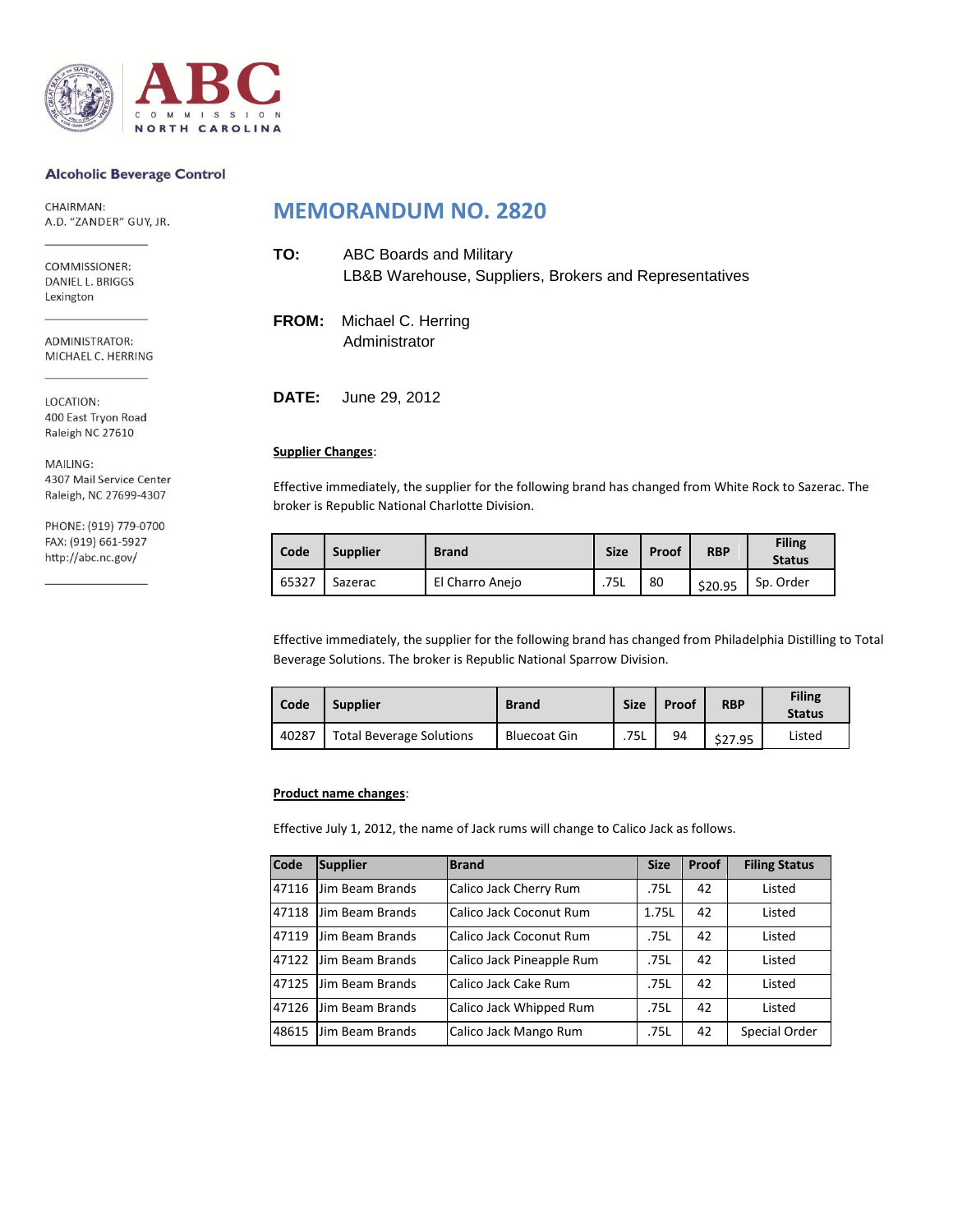# **MEMORANDUM NO. 2820 June 29, 2012** P a g e  $\overline{29}$  a g e  $\overline{29}$  a g e  $\overline{29}$  a g e  $\overline{29}$

### **Proof Change:**

As new inventory arrives in the warehouse, the proof will change from 34 to 30 for the following brands.

| Code  | <b>Supplier</b> | <b>Brand</b>                  | <b>Size</b> | Proof | <b>Filing Type</b> |
|-------|-----------------|-------------------------------|-------------|-------|--------------------|
| 56613 | Luxco           | Arrow Sloe                    | .75L        | 30    | Listed             |
| 58287 | Luxco           | Arrow Amaretto                | .75L        | 30    | Listed             |
| 59412 | Luxco           | Arrow Creme De Cacao - Brown  | .75L        | 30    | Listed             |
| 59625 | Luxco           | Arrow Creme De Cacao - White  | .75L        | 30    | Listed             |
| 59983 | Luxco           | Arrow Crème De Menthe - White | .75L        | 30    | Sp. Order          |
| 60154 | Luxco           | Arrow Crème De Almond         | .75L        | 30    | Sp. Order          |
| 60156 | Luxco           | Arrow Creme De Banana         | .75L        | 30    | Listed             |
| 60164 | Luxco           | <b>Arrow Creme De Cassis</b>  | .75L        | 30    | Listed             |
| 60166 | Luxco           | Arrow Crème De Strawberry     | .75L        | 30    | Sp. Order          |
| 60885 | Luxco           | Arrow Raspberry Schnapps      | .75L        | 30    | Listed             |
| 60975 | Luxco           | Arrow Peach Schnapps          | .75L        | 30    | Listed             |
| 61312 | Luxco           | Arrow Blue Curacao            | .75L        | 30    | Listed             |

#### **Bottles Per Case Change**: effective August 1, 2012

| Code  | <b>Supplier</b>        | <b>Brand</b>          | <b>Size</b> | <b>BPC</b> | <b>Filing Type</b> |
|-------|------------------------|-----------------------|-------------|------------|--------------------|
| 51223 | <b>Moet Hennessy</b>   | Hennessy VS           | .375L       | 12         | Listed             |
| 46557 | Moet Hennessy          | Belvedere             | 1.75L       | 6          | Listed             |
| 65584 | <b>Proximo Spirits</b> | Maestro Dobel Tequila | 75L         | 6          | Listed             |

#### **Special Orders**:

Attached are reports for Special Orders:

- 1. 2012 August Bottle Price Change Special Orders
- 2. 2012 August Case Cost Less Bailment / Supplier Change Special Orders